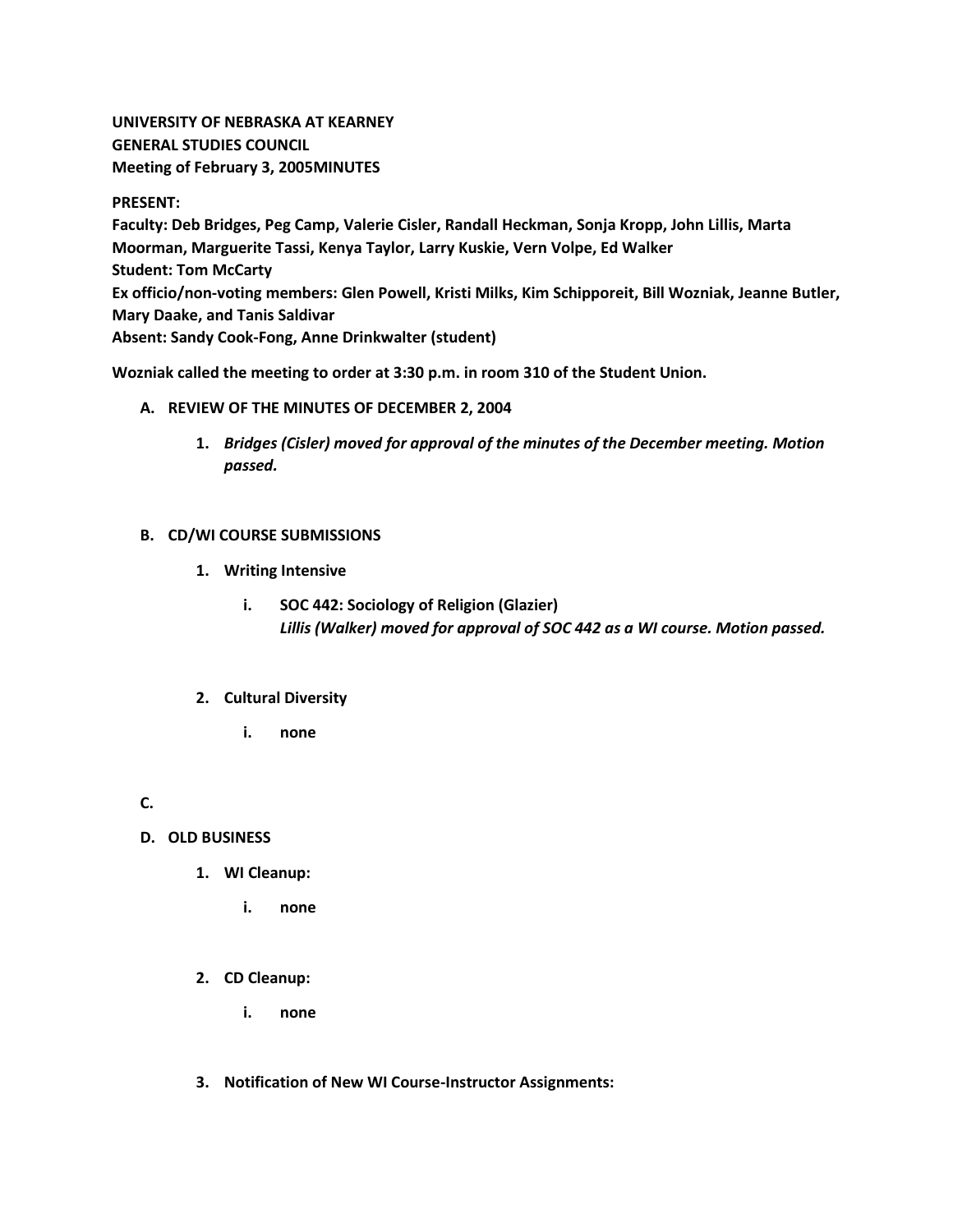- **i. ENG 254: Intro Lit: Native American Literature (Bloomfield)**
- **4. Governance of WI and CD Courses** 
	- **i. Barbara Emrys and Glenn Tracy (members of the WI/CD committee) have volunteered to sit in on WI subcommittee meeting to learn the process.**
- **E.**
- **F. NEW BUSINESS**

**An extended discussion occurred about the GS Roundtables newly created and structured by the Faculty Senate President and the Director of General Studies. The following concerns were expressed, including:**

**a. the lack of any communication of the GS Director with members of the GS Council regarding the formation of the roundtables--the campus-wide e-mail announcements presented the GS forums as being "Faculty Senate, in conjunction with the General Studies Council . . ." without ever being presented to or discussed with the Faculty Senate or the General Studies Council. Members of the GS Council. Some expressed disappointment for the total disregard of the Council's expertise in matters so closely related to the GS Program;**

**b. the apparent pre-empting of the GSC's authority in developing the objectives as stated in the GS Council Governance document (9.20.2002) II. Duties of the General Studies Council, J. "Regularly reviewing GSP structure and objectives." It was expressed that the new Roundtables appear to be set up to take on a fundamental duty of the GS Council;**

**c. the unknown relationship of the Roundtables to present GSC activities, in particular to the development of the Fine Arts and Humanities and Department of History proposals;**

**d. the rules for membership on the Roundtable group and why the GSC was not invited directly (and why Department Chairs were excluded?);**

**e. the relationship of the Roundtables to the collection of assessment data on the current program and further, in relation to the current strategic planning process and the development of a new mission statement;**

**f. the frustration of some of the GSC members in the lack of progress by the GSC toward addressing the 2001 APR recommendations.**

**Bridges stated that an independent (independent of the GSC) discussion of the General Studies Program was called for by the Faculty Senate Executive Committee as a result of concerns stated by several faculty members while she was serving as Faculty Senate President. The intention was to begin a campus discussion that focused on student outcomes, not the more specific questions raised in the APR recommendations. Wozniak added he had acted on behalf of the GSC given that the SVC had agreed to the Roundtables in separate meetings with the Faculty Senate Executive. He reminded the GSC that SVC Murray had asked us to lead the discussion earlier in the fall. He admitted that**